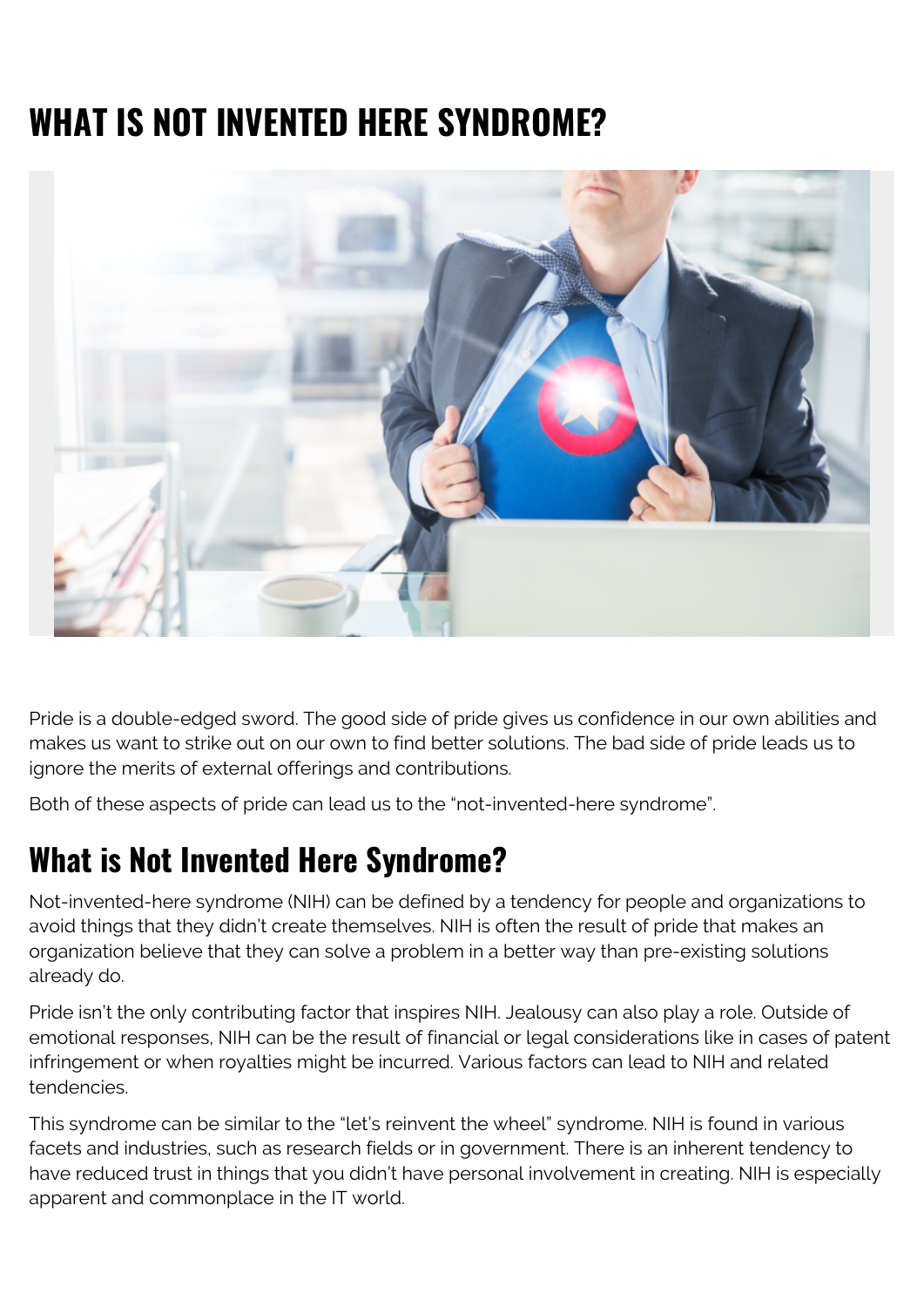When it comes to IT organizations, NIH syndrome can lead to organizations dedicating internal resources to creating their own technology solutions for problems that have already been solved by other companies. While solving your own problems is a noble pursuit, there's nothing wrong with accepting some help from others. In fact, it's pretty safe to say that the entire technology industry is built upon the successes of our forefathers.

Despite all of this, NIH—like pride—is not inherently good or bad. Much like pride, NIH is a doubleedged sword. As such, I'm going to make the case for and against NIH syndrome.

## **The Case For NIH**

Having confidence in your organization's ability to develop strong technology solutions for internal problems is a great sign that your development team is working as intended. Developing your own solutions can provide a myriad of benefits.

Internally developed software is made specifically for the needs of your organization. This means you won't need to adjust software from its original purpose and rig it to meet your specifications. Solutions created by in-house staff will place the needs of the organization at the forefront throughout the entire development process. This means tools created by your organization, for your organization should have everything you need and nothing you don't.

In-house development allows you to have complete control over your technology solutions. If your organization's needs change suddenly, you can immediately put your team to work on making the necessary changes. If you outsourced that software, you're at the mercy of someone else's development team that might already be in the middle of a separate project or have no interest in making the modifications you need.

Developing in-house tools can lead to a new source of income if the tools you make can be sold for use in other organizations. This may not always be the case and attempting to pursue this line can result in bogging down your internal development teams as they try to make more generic solutions as opposed to ones created for the express needs of your organization.

Furthermore, attempting to leverage in-house software as a product can put you in a situation where you now have to devote more resources to that project to make it more suitable for paying customers as their needs shift. The lines begin to blur here when you attempt to transition an inhouse solution into a business offering.

## **The Case Against NIH**

While NIH can result in the creation of some excellent products for your organization, it can also lead to a lot of wasted time and resources. The double-edged sword cuts in reverse and can result in your development team being forced to devote excessive time to projects that don't drive much if any value back to your organization. The time your team spends on creating software packages for your organization could be time spent on the products off which your organization actually makes money.

It's important to recognize when you're creating a better solution and when you're really just reinventing the wheel. It turns out, some things (like wheels) are pretty great already. Using internal resources to start from scratch isn't guaranteed to result in the final product being better than what is already available to you.